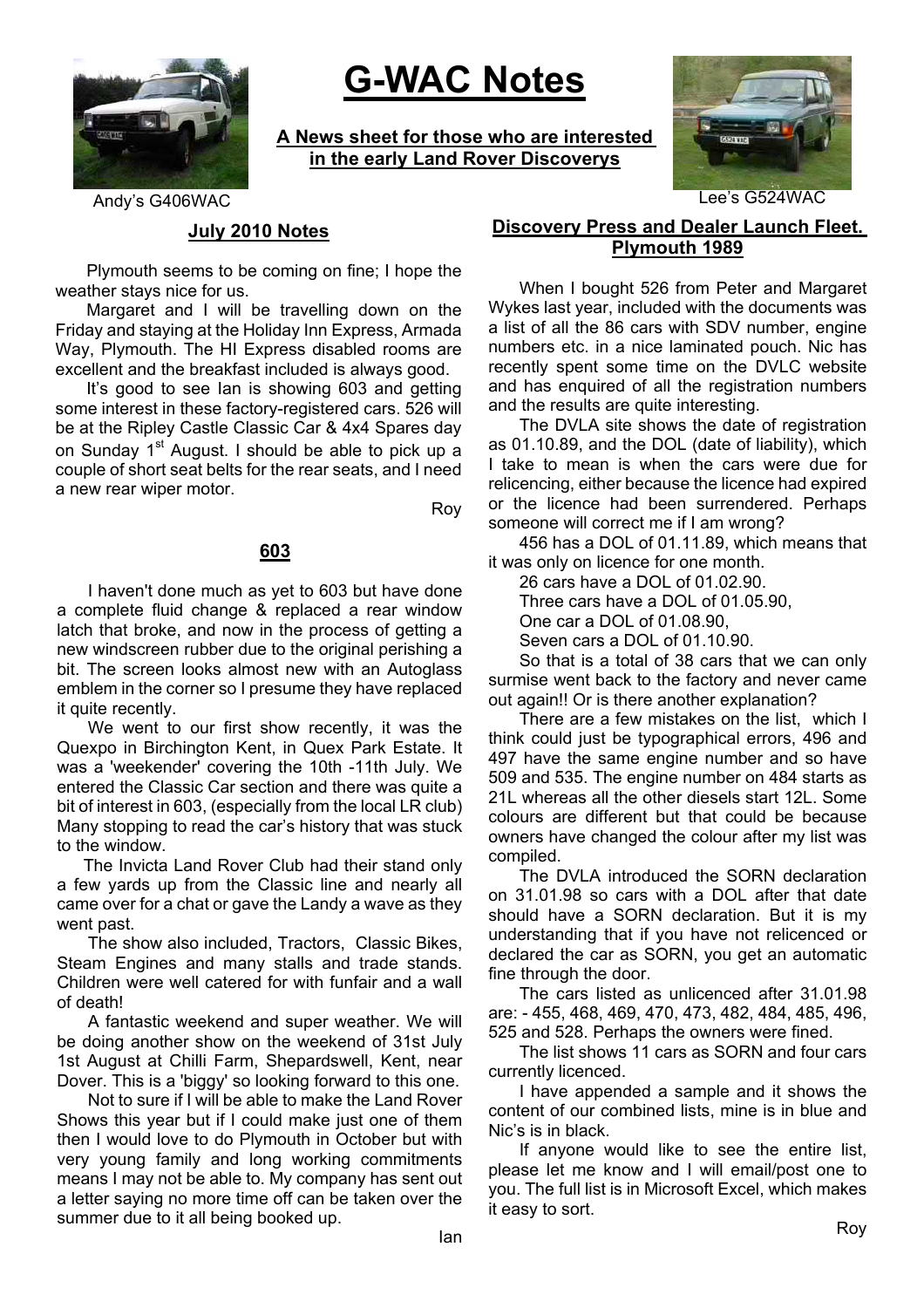#### **G67 RYJ**

Have decided to keep the Disco, but use it. Was in two minds about selling, and recently the interior trim has started to lift and the rear door external hand opener refuses to come down, and is now a pig to open the door

Was speaking to one of the reputable breakers at Billing who said all LRs have gone up in value, and low mileage 3dr Discoverys are rare, partly due to the off road fraternity feeding on the cheap prices of them at the moment, but worth keeping as they will one day be as rare and sought after as 3dr RRs

Peter

#### **480 and 463**

I see that Peter has decided to keep his early 3dr and yes they must go up in value at some point.

As for the lifting trim and sticky back door handle I can sympathise with him there as I think that has happened to most of us at some point.

480 just passed her MOT but due to the fact I have too many projects on the go, she's been sat outside for the last week or so. I am going to get 463 out of the garage and put 480 back away in an attempt to preserve her the best I can. Damn rain, it doesn't matter at this stage what happens to 463, I've hardly started on her yet!

With another 12 months MOT under her belt, 480 just needs two front tyres and a slight weep on the power steering, and these were the only advisories. The best thing about it is that no major welding was required, there's still a bit of remedial work on the inner wings to make her 100% but that can be this winter's weekend work. She got another waxoyling last week before the weather turns bad so at lease the rust should be kept at bay for a while, she was pressed into service to bring home a Rover SD1 that I have just bought, no point having all that lovely V8 power if I'm not going to use it.

Still quite pleasing to know all the efforts to bring her back to original condition are paying off with her condition improving all the time.

Ian

#### **635**

MoT saw new front shockers & cones, new rear springs & shockers (standard height heavy duty), (photo of her doing what she was bought for)



A wee bit of welding near the body mount by the driver's door, one rear stop/tail light bulb holder (the original one had been arcing and the metal strip burnt through), n/s headlamp aim (adjusters totally seized help!).

The driver's seat needed the frame-runner bolts tightening. Advisory for front discs.

So will try to do them before Plymouth. Really looking forward to Plymouth.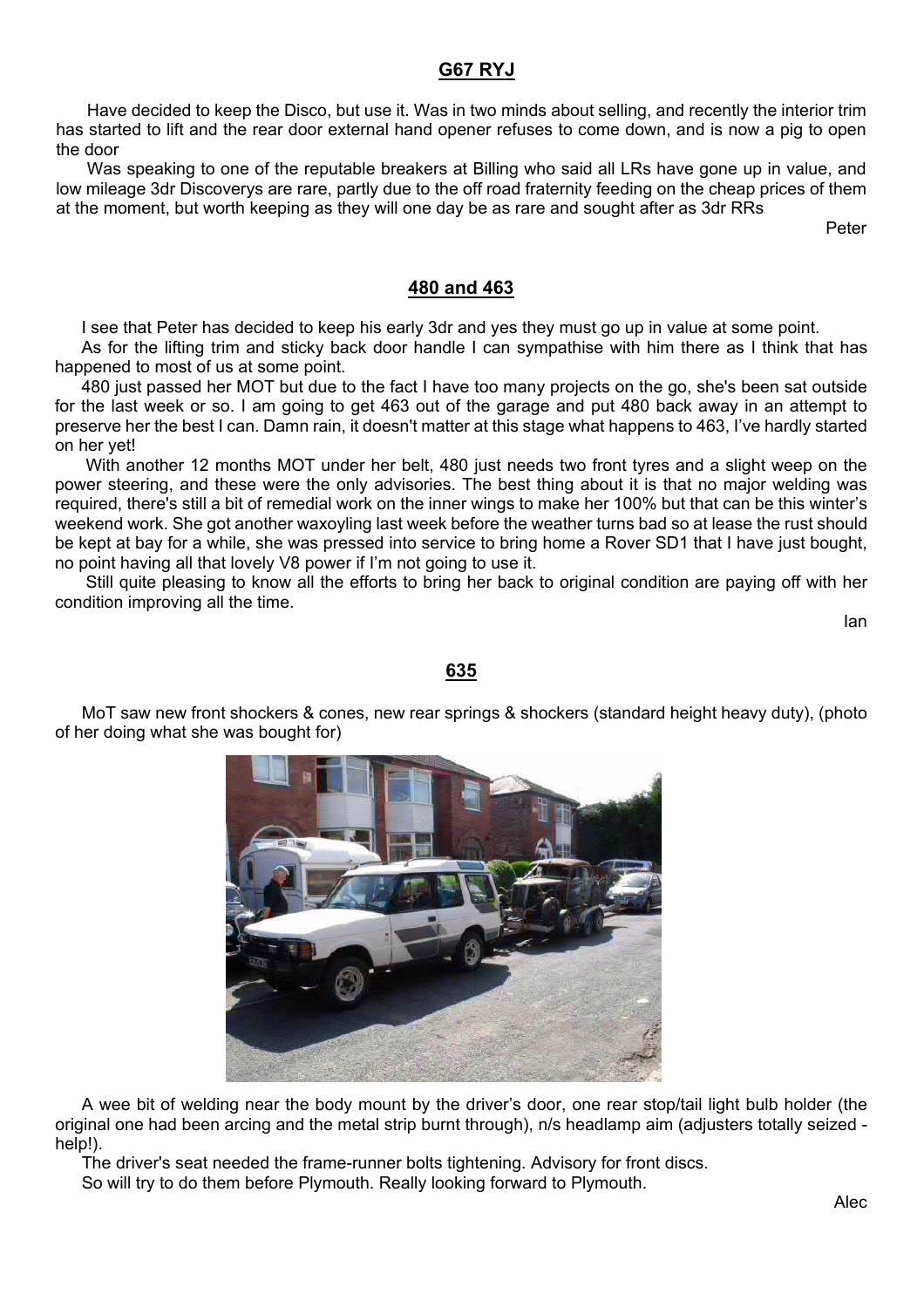## **21 Years of Discovery. Plymouth. October 16th-17th. 2010**

We've now got people that have booked accommodation for the weekend, travelling from Shropshire, Yorkshire, Wales, and London. Lee had an industrious weekend at Billing advertising this event. The Camel Owners Club, The G4 Owners Club and David Lovejoy an LRM writer have all shown an interest and have said they will try and attend.

The flyers are still going out and a few of us are attending a show on Sunday 1st August at Mount Edgcumbe Estate, to publicise it a bit more.

The show is the Classic Car Show and Summer Fayre, held at Mount Edgcumbe House and Country Park, Cremyll, Torpoint, Cornwall. PL10 1HZ

There usually isn't a limit on space, and the more that can attend, the better. I'll be getting some 21st birthday helium balloons and birthday banners for my Disco. The event starts at 11.00am

Ian



**Dartmoor last year Mount Edgcumbe** 



## **Billing Land Rover Show 16th-18th July 2010**

Without a doubt, the event is still a large draw for Land Rover enthusiasts. With visitors from over 17 countries, it is still the one that folk can identify with.

Billing is always in the calendar and trying to remember where the other shows are, Newark, Stoneleigh, Malvern, Peterborough, etc is most confusing.

The Discovery Owners Club stand, numbered D1, was out of sight this year behind the trade stands along with other club stands, so EAC and 526 were not very visible.

Although the stand numbers were listed in the Clubs' page of the programme, there were no stand numbers on the site layout.

The arena was crowded when it was our turn to show our cars and little was said about the early Discoverys.

Kevin Davies from Wales received an award for his bobtailed D1.

Roy